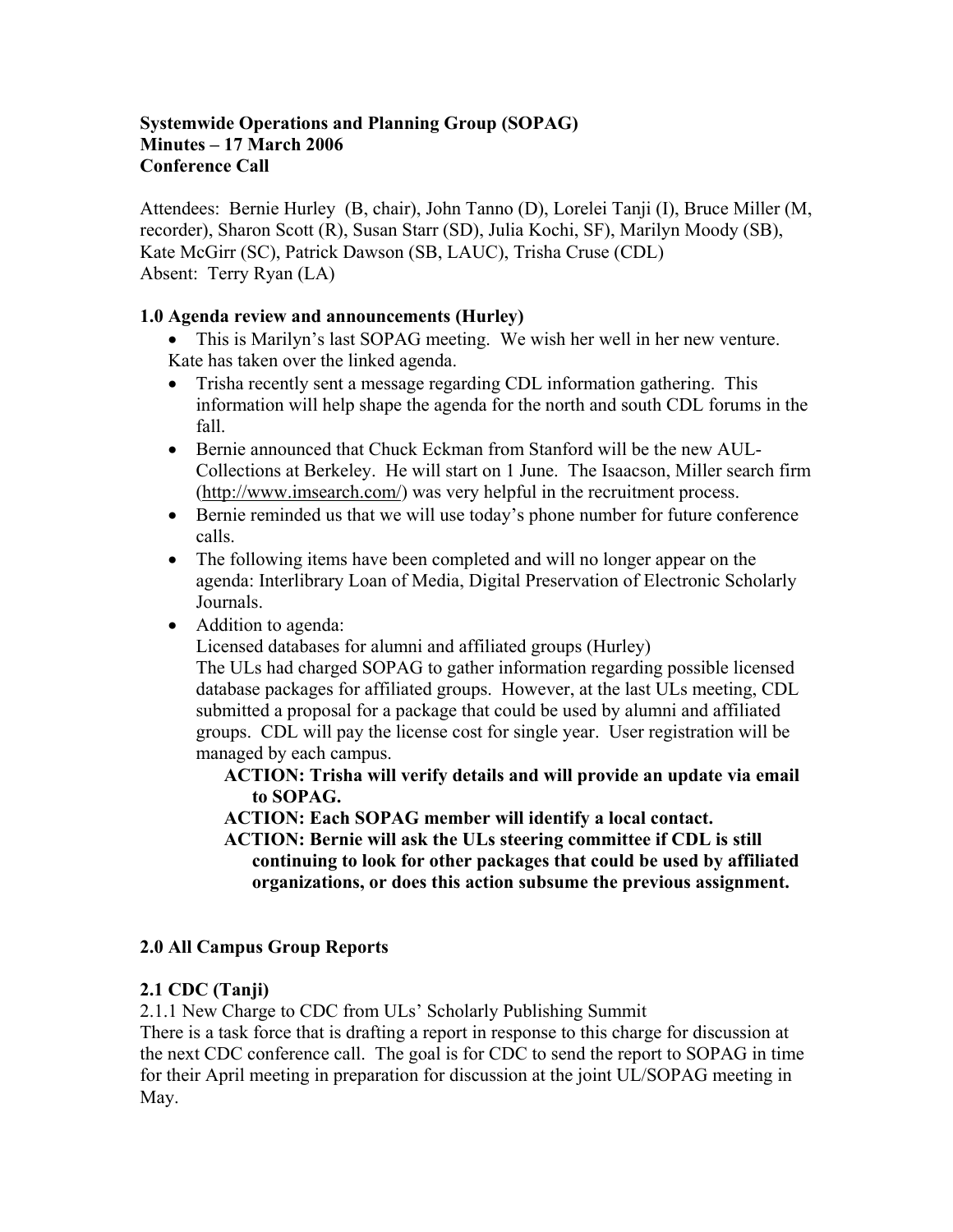# **2.2 SCO (Starr)**

No update. A conference call is scheduled.

**2.3 HOPS:** Dawson will replace Moody and will represent UCSB for the foreseeable future

## **2.3.1 IL Workshop**

The workshop details are being developed. It will be held at UCI. UCI will absorb the cost.

## **2.3.2 Digital Reference Proposal**

The proposal is under review by a subgroup, and then there will be further review by HOPS.

## **2.3.3 ISRAC**

**ACTION: Bernie will notify Donald Barclay (HOPS chair) that ISRAC should finish work in progress prior to its termination.**

### **2.4 HOTS (Tanno)**

HOTS has held weekly conference calls regarding the BSTF report. Planning for the CONSER funnel is moving forward.

### **2.5 LPL (Kochi)**

No report.

## **2.6 LTAG (Ryan – not present)**

No report.

The experiment with web conferencing software was discussed.

**ACTION: The sponsoring campuses will provide an email update to SOPAG. Patrick will demo the software to SOPAG prior to implementation.**

## **2.7 RSC (Starr)**

The preamble regarding copyright has generated only one comment.

**ACTION: Susan will meet with J. Conner next week to continue discussion of a framing document with respect to systemwide support for copyright issues.**

## **3.0 Task Force Reports**

**3.1 Bibliographic Services Task Force (Ryan – not present)**

No official report, review is underway.

## **3.2 SOPAG RLF Persistence Procedures TF (Kochi)**

The group continues to meet and make progress. They are waiting for UL review and feedback on the revised policy

## **3.3 SOPAG ERMS Implementation Team (Hurley)**

No report, planning is underway.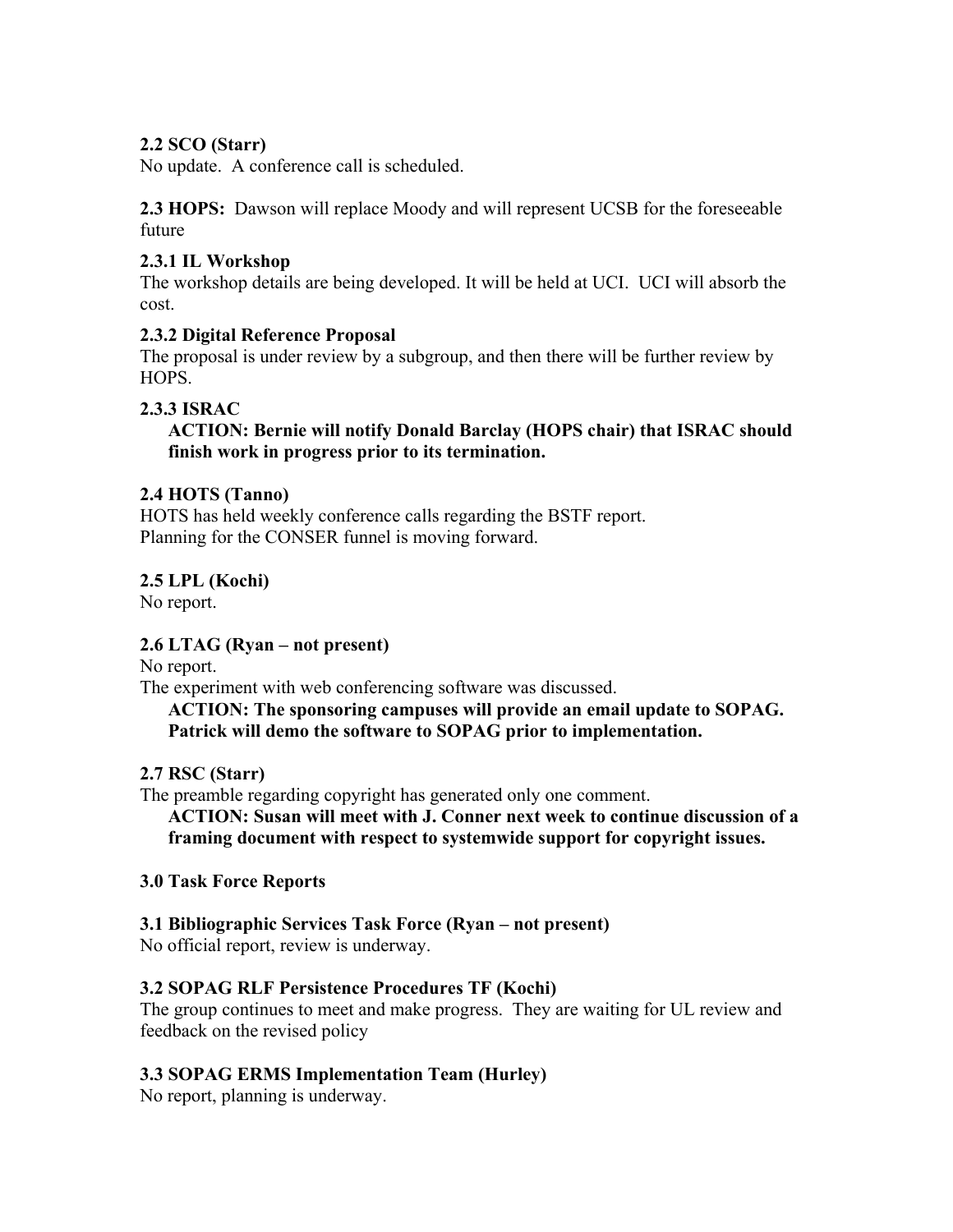### **ACTION: Cruse will check status for future meeting reports**

### **3.4 Policies and Procedures for Digitally Reformatting Monograph and Serial Holdings (Hurley)**

Bernie asked the ULs Steering Committee for guidance regarding the source of information for each part. The ULSC supported use of experience with the OCA project as the source for selection, services, and standards.

#### **ACTION: SOPAG will discuss the resources section (how to provide funding) at the April meeting. Do we understand the co-investment cost, and do we have the will to proceed?**

#### **4.0 CDL Report (Cruse)**

VDX assessment will wait until May due to lack of analyst time. Functions not yet implemented will be documented and reported.

### **ACTION: Trisha will provide an updated timeline next week.**

#### **5.0 Systemwide Library Planning (Cruse)**

FYI: CDL will provide comments regarding the Section108 hearing.

### **6.0 Shared Collections and Services – Updates**

### **6.1 Investigation of high Volume Digitization Infrastructure (Hurley)**

#### **6.1.1 SOPAG Demo Project**

The assessment of specific requirements has been subsumed by OCA Yahoo American lit project

### **ACTION: Bernie will prepare a closure document regarding what we learned with the demo project.**

#### **6.1.2 Open Content Alliance**

No report.

### **6.2 Print Collection Planning: Possible Collaboration with the State Library (Tanno)**

Some projects have been proposed to the California State Library. We are waiting for a response to determine the next steps.

## **7.0 SOPAG Communications**

## **7.1 UC Libraries Website/SOPAG Web Design/Master Task List (Ryan, Kochi, Cruse)**

Discussion on the mockup for a new SOPAG website: There are roughly 300 web pages and it is not trivial to move to a new design. Assistance will be needed for transitioning and editing. Is content expected from all SOPAG groups? Possibly updates could be generated via structured minutes.